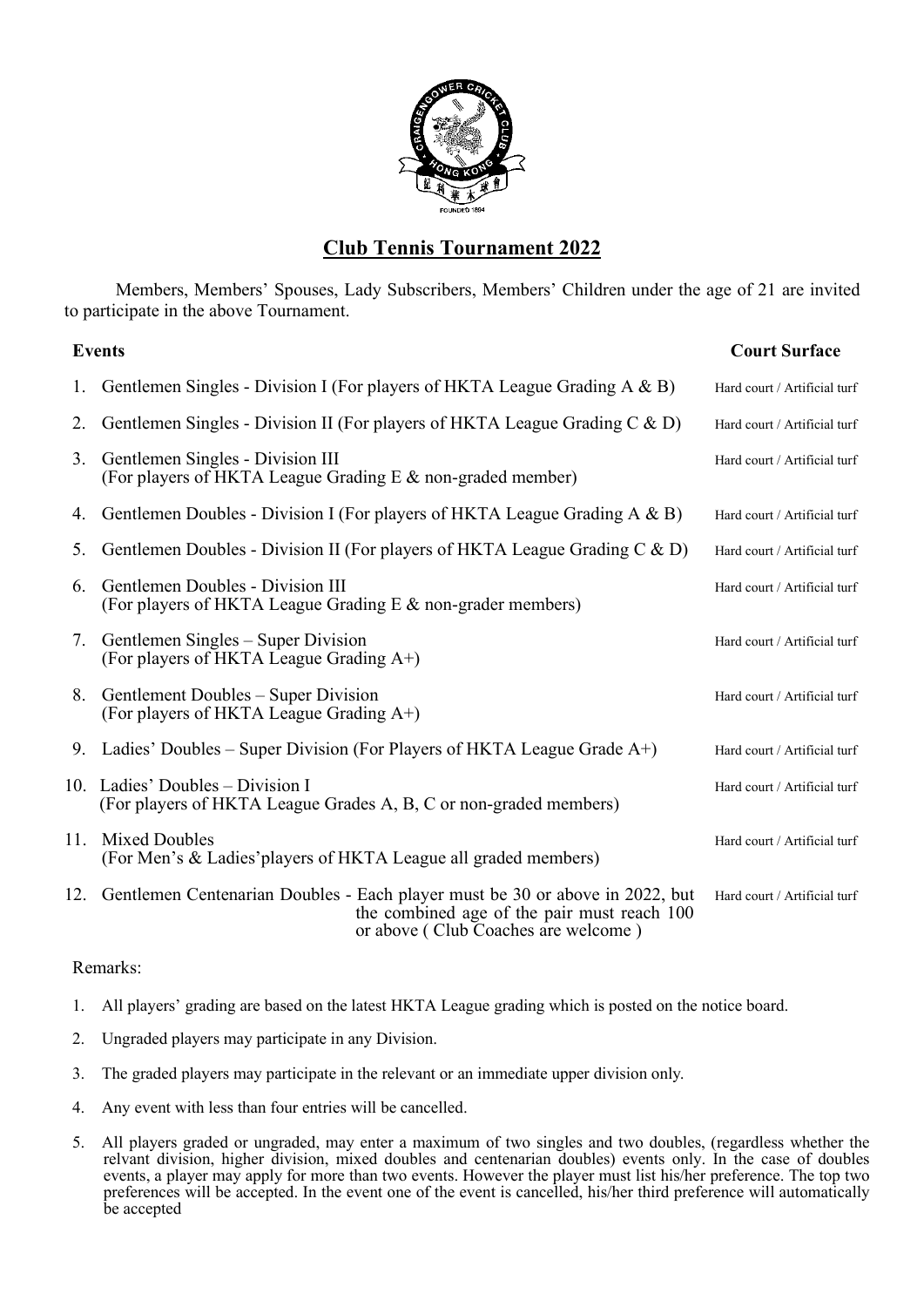| Date                                   |                      | September 2022                                                                                                                                                                                                                                                                                                                                                                                                                                                                                                                                                                                             |
|----------------------------------------|----------------------|------------------------------------------------------------------------------------------------------------------------------------------------------------------------------------------------------------------------------------------------------------------------------------------------------------------------------------------------------------------------------------------------------------------------------------------------------------------------------------------------------------------------------------------------------------------------------------------------------------|
| <b>Entry Deadline</b>                  | $\ddot{\cdot}$       | Sunday, 21 August 2022 at 5:00pm                                                                                                                                                                                                                                                                                                                                                                                                                                                                                                                                                                           |
| <b>Court Surface</b>                   |                      | Both hard & artificial turf tennis courts will be used.                                                                                                                                                                                                                                                                                                                                                                                                                                                                                                                                                    |
| Time of play                           |                      | : All the matches, will be played from Monday to Sunday (event no. 1 to 11 start from 7:00p.m.<br>and event no. 12 start from 6:20 p.m.) Entrants are advised that the scheduled times for matches<br>may be subject to delay due to inclement weather, late finish of previous matches, etc. Entrants<br>unwilling to wait for their turn are advised not to enter this tournament. Entrants late for more<br>than 15 minutes will be considered as walk-over. In case the match could not be finished by<br>11:00 p.m., the match will be stopped and will resume at the next scheduled session          |
|                                        |                      | Time for warm-up is 10 minutes.                                                                                                                                                                                                                                                                                                                                                                                                                                                                                                                                                                            |
| <b>Entry Fees</b>                      | $\ddot{\phantom{a}}$ | Singles<br>- \$80.00 per person per event<br>- \$50.00 per person per event<br>Doubles                                                                                                                                                                                                                                                                                                                                                                                                                                                                                                                     |
|                                        |                      | Entry fees will be debited to participants' accounts. Entry fees are non-refundable.                                                                                                                                                                                                                                                                                                                                                                                                                                                                                                                       |
| <b>Fixtures</b>                        |                      | An open draw will be made. Playing schedule, date $\&$ time will be posted on the Club Notice<br>Boards on Monday, 29 August, 2022. Participants are requested to check the date and time of<br>their matches. Participants will not be notified individually.                                                                                                                                                                                                                                                                                                                                             |
| <b>Responsibility</b>                  | $\ddot{\cdot}$       | The Club will not be responsible for any damage or personal injury arising from the<br>Tournament.                                                                                                                                                                                                                                                                                                                                                                                                                                                                                                         |
| <b>Matches</b>                         |                      | Matches will be best of two sets. In the event of a draw, the match will be decided by a super tie<br>break (the first player reaching ten points with a two points advantage or achieving this after ten<br>points). Final will be best of three sets.                                                                                                                                                                                                                                                                                                                                                    |
| <b>Official Balls</b>                  |                      | : New balls will be provided for all matches. Used balls will be given to the losers after the<br>matches.                                                                                                                                                                                                                                                                                                                                                                                                                                                                                                 |
| <b>Conduct of</b><br><b>Tournament</b> |                      | The tournament will be conducted under the Rules of Tennis Code of Conduct as approved by<br>the I. T. F. & rules & regulations of the H. K. T. A. The Tennis Sub-committee reserves the<br>right to cancel any of the events, reject applications & reschedule the events due to unforeseen<br>circumstances.<br>All matches must be played according to the schedule. <b>Postponement is not allowed</b> . Request<br>for change of date must be made 72 hours in advance and subject to the agreement of the<br>opponent and approval of the Tennis Sub-committee. Matches can only be brought forward. |
| <b>Disputes</b>                        |                      | Any disputes that may arise shall be referred to the Tennis Sub-committee whose decision shall<br>be final.                                                                                                                                                                                                                                                                                                                                                                                                                                                                                                |
| <b>Tennis Sub-committee:</b>           |                      | Mr Tommy Luk (Convenor)<br>Mr Leo Cheng<br>Mr Chow Kar Fai<br>Mr Samson Chui<br>Mr Eric Lam<br>Mr Ringo Ng<br>Mr Henry Tam<br>Ms Josephine Yeung<br>Tommy Luk<br>Tennis Convenor                                                                                                                                                                                                                                                                                                                                                                                                                           |

TL/ML/kt 15/6/2022